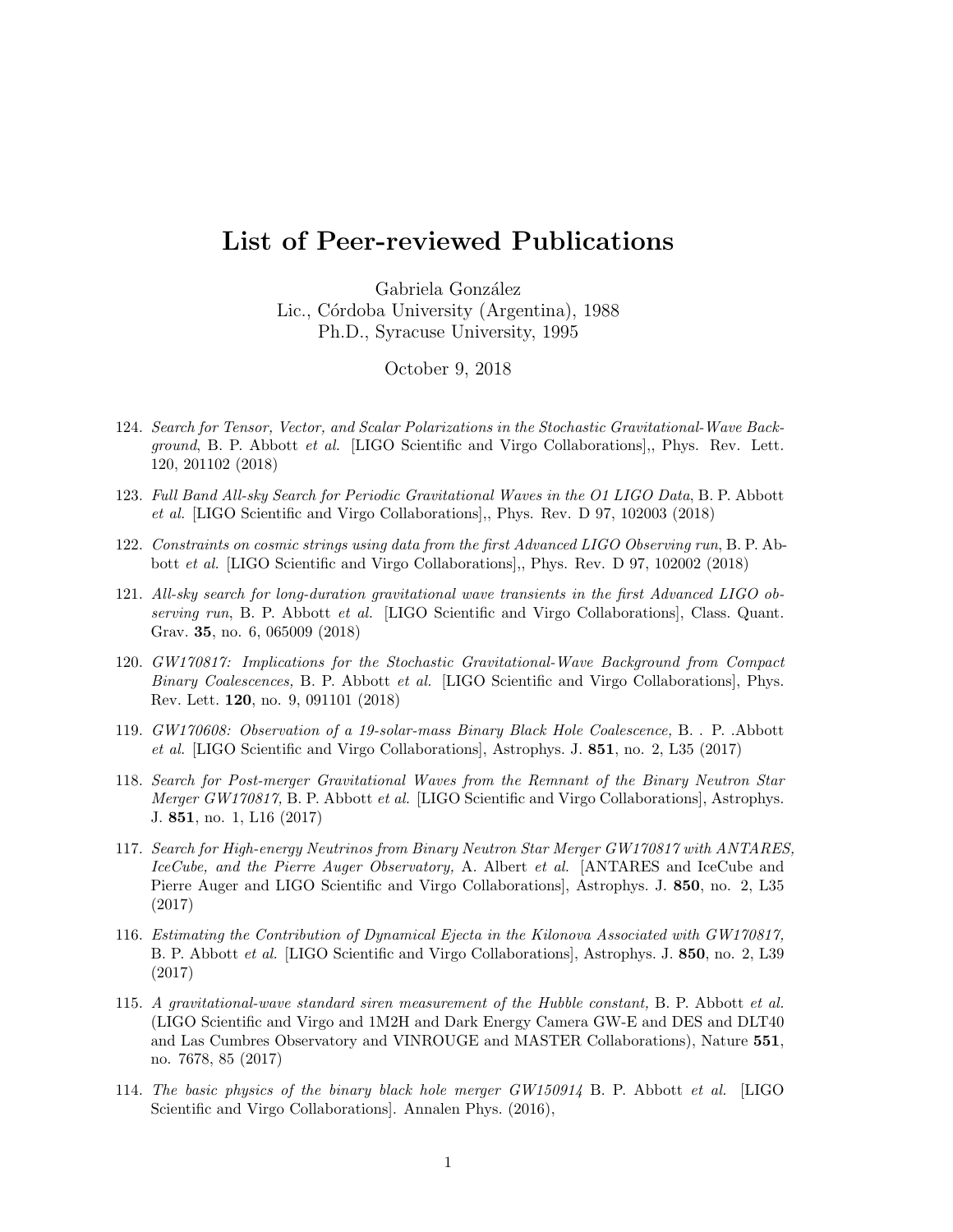- 113. Binary Black Hole Mergers in the first Advanced LIGO Observing Run B. P. Abbott et al. [LIGO Scientific and Virgo Collaborations], Phys. Rev. X 6, 041015 (2016)
- 112. Improved analysis of GW150914 using a fully spin-precessing waveform Model B. P. Abbott et al. [LIGO Scientific and Virgo Collaborations]. Phys. Rev. X 6, 041014 (2016)
- 109. GW151226: Observation of Gravitational Waves from a 22-Solar-Mass Binary Black Hole Coalescence , The LIGO Scientific Collaboration and The Virgo Collaboration, Phys. Rev. Lett. 116, 241103 (2016)
- 108. Directly comparing GW150914 with numerical solutions of Einstein's equations for binary black hole coalescence' B. P. Abbott et al. [LIGO Scientific and Virgo Collaborations]. Phys. Rev. D 94, 064035 (2016)
- 107. Comprehensive all-sky search for periodic gravitational waves in the sixth science run LIGO data B. P. Abbott et al. [LIGO Scientific and Virgo Collaborations]. Phys. Rev. D 94, no. 4, 042002 (2016)
- 106. Search for transient gravitational waves in coincidence with short-duration radio transients during 20072013' B. P. Abbott et al. [LIGO Scientific and Virgo Collaborations]. Phys. Rev. D 93, no. 12, 122008 (2016)
- 105. High-energy neutrino follow-up search of gravitational wave event GW150914 with ANTARES and IceCube, S. Adrin-Martnez et al. (ANTARES, IceCube, The LIGO Scientific Collaboration and The Virgo Collaboration), Phys. Rev. D 93, 122010 (2016)
- 104. GW150914: First results from the search for binary black hole coalescence with Advanced LIGO, B. P. Abbott et al. The LIGO Scientific Collaboration and the Virgo Collaboration, Phys. Rev. D 93, 122003 (2016) B. P. Abbott et al. The LIGO Scientific Collaboration and the Virgo Collaboration
- 103. Astrophysical Implications of the Binary Black-Hole Merger GW150914 B. P. Abbott et al. The LIGO Scientific Collaboration and the Virgo Collaboration Astrophys. J. Lett. 818, L22 (2016)
- 102. Characterization of transient noise in Advanced LIGO relevant to gravitational wave signal GW150914 Classical and Quantum Gravity 33, 134001 (2016)
- 101. GW150914: The Advanced LIGO Detectors in the Era of First Discoveries B. P. Abbott et al. The LIGO Scientific Collaboration and the Virgo Collaboration Phys. Rev. Lett. 116, 131103 (2016)
- 100. Observing gravitational-wave transient GW150914 with minimal assumptions B. P. Abbott et al. The LIGO Scientific Collaboration and the Virgo Collaboration Phys. Rev. D 93, 122004 (2016)
- 99. Localization and broadband follow-up of the gravitational-wave transient GW150914 Astrophys. J. Lett. 826, L13 (2016)
- 98. Properties of the binary black hole merger GW150914 B. P. Abbott et al. The LIGO Scientific Collaboration and the Virgo Collaboration Phys. Rev. Lett. 116, 241102 (2016)
- 97. Tests of general relativity with GW150914 B. P. Abbott et al. The LIGO Scientific Collaboration and the Virgo Collaboration Phys. Rev. Lett. 116, 221101 (2016)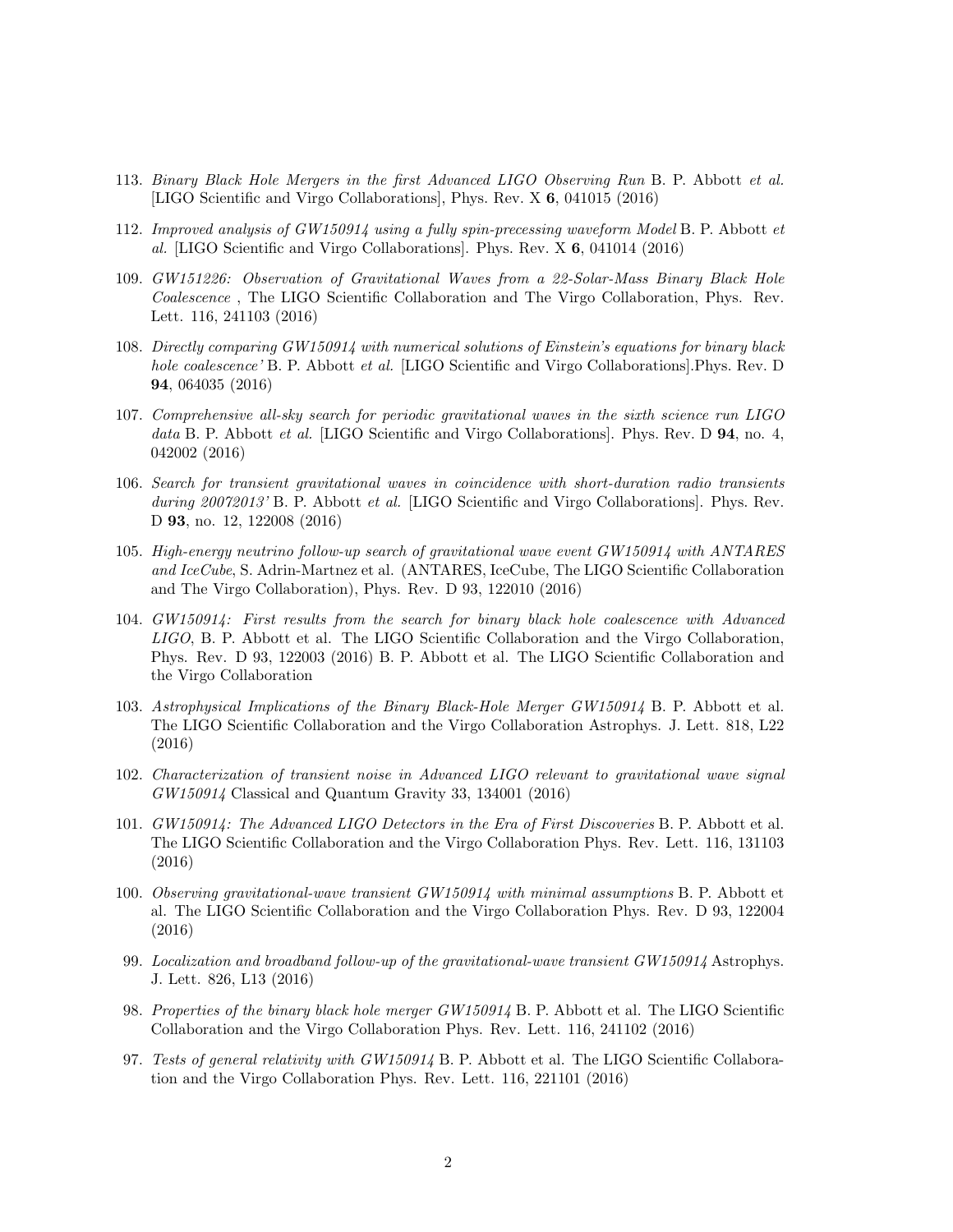- 96. GW150914: Implications for the stochastic gravitational-wave background from binary black holes, The LIGO Scientific Collaboration and The Virgo Collaboration, Phys. Rev. Lett.116, 131102 (2016)
- 95. Astrophysical Implications of the Binary Black-Hole Merger GW150914 , The LIGO Scientific Collaboration and The Virgo B. P. Abbott et al. (LSC, Virgo, and EM follow-up partners) Collaboration, ApJL, 818, L22, 2016
- 94. GW150914: The Advanced LIGO Detectors in the Era of First Discoveries , The LIGO Scientific Collaboration and The Virgo Collaboration, Phy. Rev. Lett. 116, 131103 (2016)
- 93. Observation of Gravitational Waves from a Binary Black Hole Merger , The LIGO Scientific Collaboration and The Virgo Collaboration, Phys. Rev. Lett. 116, 061102 (2016)
- 92. An all-sky search for long-duration gravitational wave transients with LIGO, The LIGO Scientific Collaboration and The Virgo Collaboration, Phys. Rev. D 93, 042005 (2016)
- 91. First low frequency all-sky search for continuous gravitational wave signals , The LIGO Scientific Collaboration and The Virgo Collaboration, Phys. Rev. D93, 042007 (2016)
- 90. A search of the Orion spur for continuous gravitational waves using a "loosely coherent" algorithm on data from LIGO interferometers, The LIGO Scientific Collaboration and The Virgo Collaboration,, Phys. Rev. D93, 042006 (2016)
- 89. Searches for continuous gravitational waves from nine young supernova remnants , The LIGO Scientific Collaboration and The Virgo Collaboration, Astrophys.J. 813 (2015) 1, 39
- 88. Advanced LIGO , The LIGO Scientific Collaboration, Class. Quantum Grav. 32 (2015) 074001
- 87. A directed search for gravitational waves from Scorpius X-1 with initial LIGO , The LIGO Scientific Collaboration and The Virgo Collaboration, Phys. Rev. D 91 (2015) 062008
- 86. Narrow-band search of continuous gravitational-wave signals from Crab and Vela pulsars in Virgo VSR4 data, The LIGO Scientific Collaboration and The Virgo Collaboration, Phys. Rev. D 91 (2015) 022004
- 85. Characterization of the LIGO detectors during their sixth science run, The LIGO Scientific Collaboration and The Virgo Collaboration, Class. Quantum Grav. 32 (2015) 105012
- 84. Searching for stochastic gravitational waves using data from the two co-located LIGO Hanford detectors, The LIGO Scientific Collaboration and The Virgo Collaboration, Phys. Rev. D 91 (2015) 022003
- 83. Environmental influences on the LIGO gravitational wave detectors during the 6th science run, A. Effler et al., Class. Quan. Grav., 32 (2015) 035017
- 82. Multimessenger Search for Sources of Gravitational Waves and High-energy Neutrinos: Results for Initial LIGO-Virgo and IceCube, The LIGO Scientific Collaboration and The Virgo Collaboration, Phys. Rev. D 90 (2014) 102002
- 81. Improved Upper Limits on the Stochastic Gravitational-Wave Background from 2009-2010 LIGO and Virgo Data, The LIGO Scientific Collaboration and The Virgo Collaboration, Phys. Rev. Lett 113 (2014) 231101
- 80. First all-sky search for continuous gravitational waves from unknown sources in binary systems, The LIGO Scientific Collaboration and The Virgo Collaboration, Phys. Rev. D 90 (2014), 062010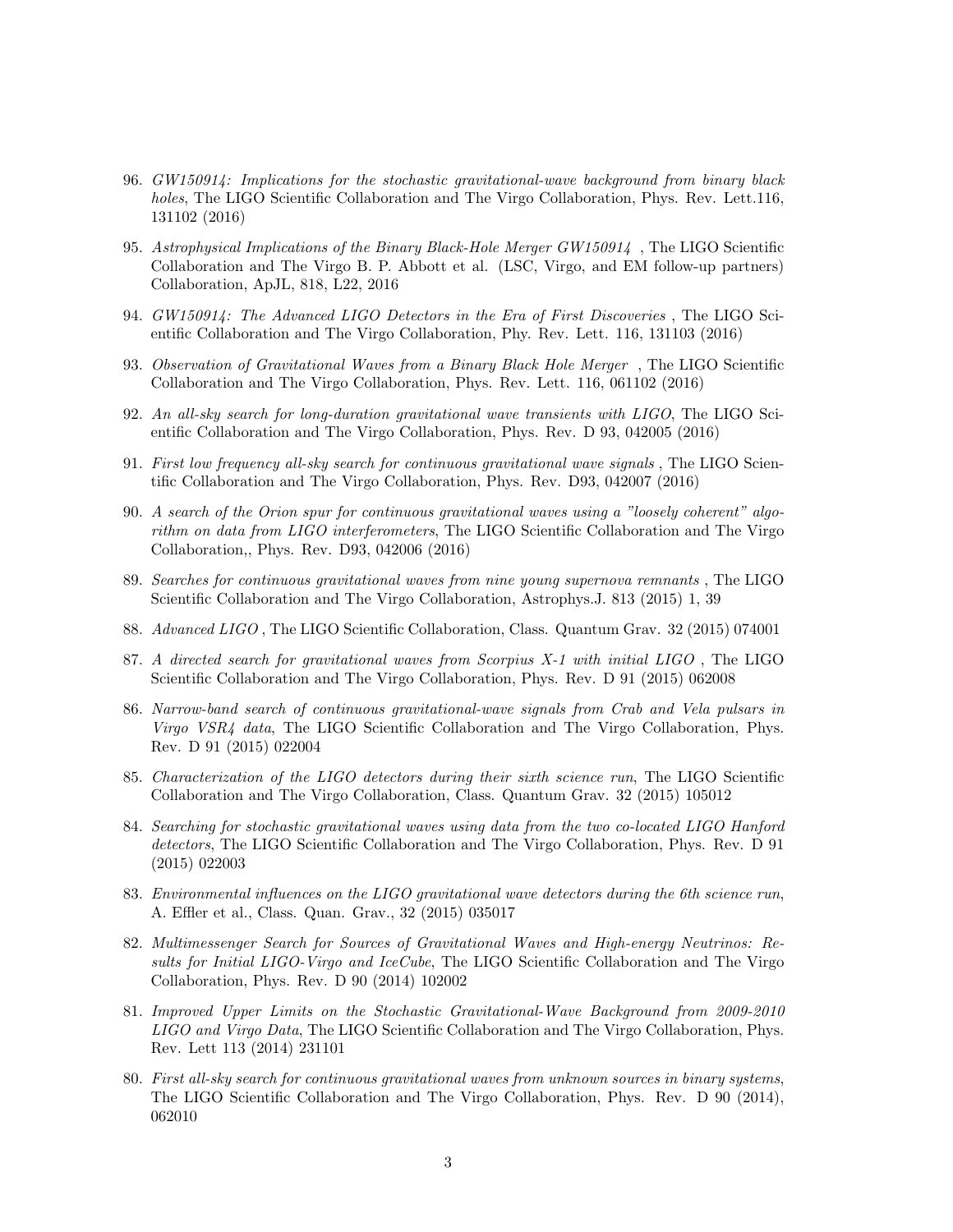- 79. Methods and results of a search for gravitational waves associated with gamma-ray bursts using the GEO600, LIGO, and Virgo detectors, J. Aasi et al., The LIGO Scientific Collaboration and The Virgo Collaboration, Phys. Rev. D 89 (2014), 122004
- 78. First all-sky search for continuous gravitational waves from unknown sources in binary systems., J. Aasi et al., The LIGO Scientific Collaboration and The Virgo Collaboration, Phys. Rev. D 90 (2014), 062010
- 77. Search for gravitational radiation from intermediate mass black hole binaries in data from the second LIGO-Virgo joint science run, J. Aasi et al., The LIGO Scientific Collaboration and The Virgo Collaboration, Phys. Rev D 89 (2014) 122003
- 76. Search for gravitational waves associated with gamma-ray bursts detected by the Interplanetary Network, J. Aasi et al., The LIGO Scientific Collaboration and The Virgo Collaboration, Phys. Rev. Lett. 113 (2014) 011102
- 75. Search for gravitational wave ringdowns from perturbed intermediate mass black holes in LIGO-Virgo data from 2005-2010, J. Aasi et al., The LIGO Scientific Collaboration and The Virgo Collaboration, Phys. Rev D 89 (2014) 102006
- 74. Implementation of an F-statistic all-sky search for continuous gravitational waves in Virgo VSR1 data , J. Aasi et al., The LIGO Scientific Collaboration and The Virgo Collaboration, Class. Quantum Grav. 31 (2014) 165014
- 73. The NINJA-2 project: Detecting and characterizing gravitational waveforms modelled using numerical binary black hole simulations, J. Aasi et al., The LIGO Scientific Collaboration, The Virgo Collaboration, and the NINJA-2 Collaboration, Class. Quantum Grav. 31 (2014) 115004
- 72. Application of a Hough search for continuous gravitational waves on data from the 5th LIGO science run, J. Aasi et al., The LIGO Scientific Collaboration and The Virgo Collaboration, Class. Quantum Grav. 31 (2014) 085014
- 71. Constraints on cosmic (super)strings from the LIGO-Virgo gravitational-wave detectors., J. Aasi et al., The LIGO Scientific Collaboration and The Virgo Collaboration, Phys. Rev. Lett. 112 (2014) 131101
- 70. First Searches for Optical Counterparts to Gravitational-wave Candidate Events, J. Aasi et al., The LIGO Scientific Collaboration and The Virgo Collaboration, ApJS 211 (2014) 7
- 69. Gravitational wave astronomy, Gonzlez G., Vicere, A., and Wen,L., Frontiers of Physics, 8(2013), 771
- 68. Search for long-lived gravitational-wave transients coincident with long gamma-ray bursts, J. Aasi et al., The LIGO Scientific Collaboration and The Virgo Collaboration, Phys. Rev. D 88(2013) 122004
- 67. A directed search for continuous Gravitational Waves from the Galactic Center, J. Aasi et al., The LIGO Scientific Collaboration and The Virgo Collaboration, Phys. Rev. D 88(2013) 102022
- 66. Parameter estimation for compact binary coalescence signals with the first generation gravitational wave detector network, J. Aasi et al., The LIGO Scientific Collaboration and The Virgo Collaboration, Phys. Rev. D 88(2013) 062001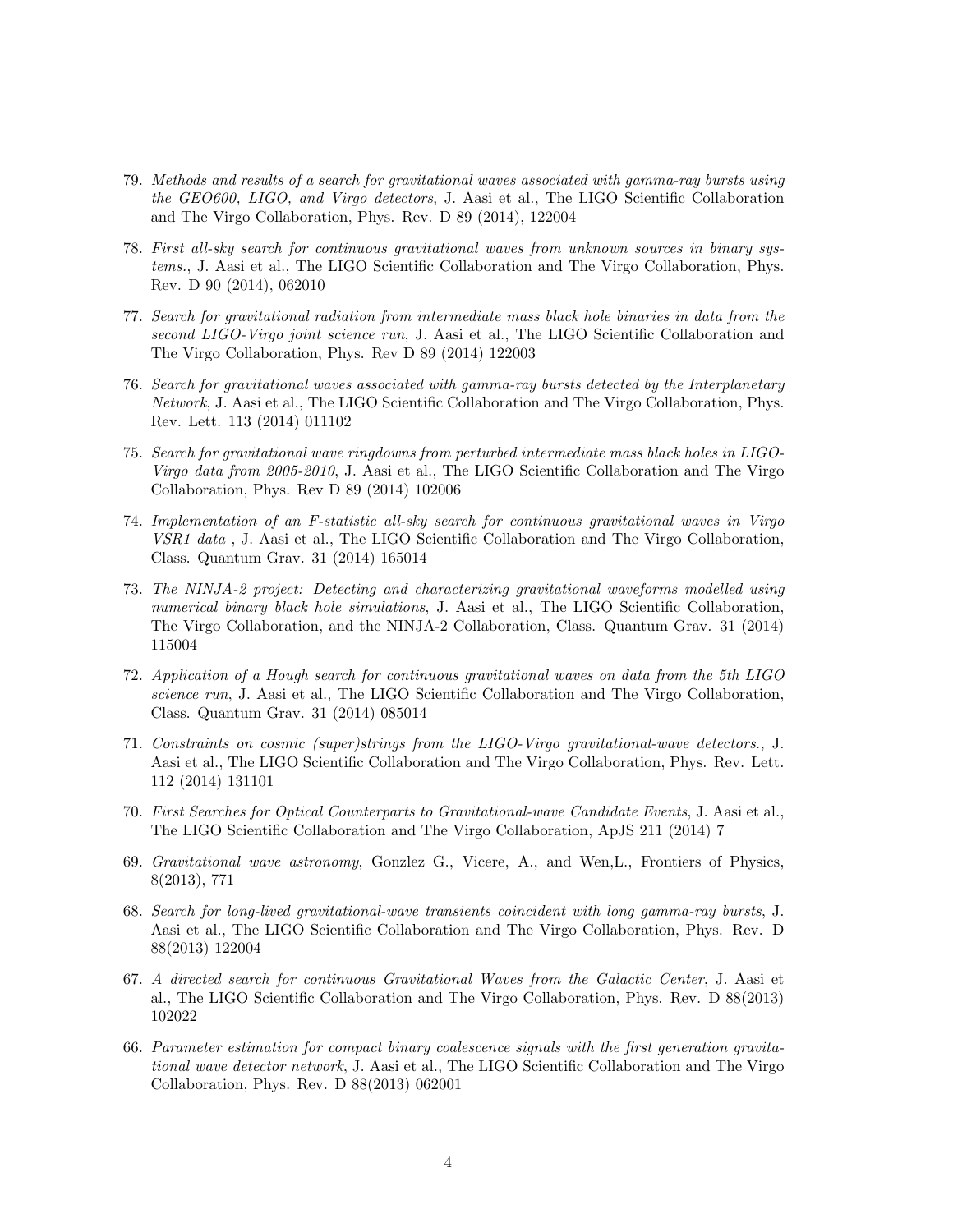- 65. Search for Gravitational Waves from Binary Black Hole Inspiral, Merger and Ringdown in LIGO-Virgo Data from 2009-2010, J. Aasi et al., (The LIGO Scientific Collaboration and The Virgo Collaboration) Phys. Rev. D 87 (2013) 022002.
- 64. Enhanced sensitivity of the LIGO gravitational wave detector by using squeezed states of light, J. Aasi et al., The LIGO Scientific Collaboration, Nature Photonics 7 (2013) 613
- 63. A first search for coincident gravitational waves and high energy neutrinos using LIGO, Virgo and ANTARES data from 2007, Adrian-Martinez et al., The ANTARES Collaboration, The LIGO Scientific Collaboration and The Virgo Collaboration, JCAP 1306 (2013) 008
- 62. Einstein@Home all-sky search for periodic gravitational waves in LIGO S5 data, J. Aasi et al., (The LIGO Scientific Collaboration and The Virgo Collaboration), Phys. Rev. D 87 (2012) 042001.
- 61. Swift Follow-Up Observations Of Candidate Gravitational-Wave Transient Events, P.A. Evans et al. (The LIGO Scientific Collaboration, the Virgo Collaboration et al.), ApJS 203 (2012) 28.
- 60. Search for gravitational waves associated with gamma-ray bursts during LIGO science run 6 and Virgo science run 2 and 3, J. Abadie et al., (The LIGO Scientific Collaboration, The VirgoCollaboration et al.), Astrophys. J. 760 (2012) 12
- 59. The Characterization of Virgo Data and its Impact on Gravitational-Wave Searches J. Aasi et al., (The LIGO Scientific Collaboration and The Virgo Collaboration), Classical and Quantum Gravity 29, 155002 (2012).
- 58. All-sky search for gravitational-wave bursts in the second joint LIGO-Virgo run, J. Abadie et al., (The LIGO Scientific Collaboration and The Virgo Collaboration), Phys. Rev. D 85 (2012) 122007
- 57. Search for Gravitational Waves from Intermediate Mass Binary Black Holes, J. Abadie et al., (The LIGO Scientific Collaboration and The Virgo Collaboration), Phys. Rev. D 85 (2012) 102004
- 56. Implications for the Origin of GRB 051103 from LIGO Observations, J. Abadie et al., (The LIGO Scientific Collaboration et al.), Astrophys. J. 755 (2012) 2
- 55. Upper limits on a stochastic gravitational-wave background using LIGO and Virgo interferometers at 600-1000 Hz, J. Abadie et al., (The LIGO Scientific Collaboration and The Virgo Collaboration), Phys. Rev. D 85 (2012) 122001
- 54. First Low-Latency LIGO+Virgo Search for Binary Inspirals and their Electromagnetic Counterparts, J. Abadie et al., (The LIGO Scientific Collaboration and The Virgo Collaboration), Astron Astrophys 541 (2012) A155
- 53. All-sky Search for Gravitational-Wave Bursts in the Second Joint LIGO-Virgo Run, J. Abadie et al. (The LIGO Scientific Collaboration and The VIRGO Collaboration), Phys. Rev. D 85, 102004 (2012).
- 52. Search for Gravitational Waves from Low Mass Compact Binary Coalescence in LIGO's Sixth Science Run and Virgo's Science Runs 2 and 3, J. Abadie et al. (The LIGO Scientific Collaboration and The VIRGO Collaboration), Phys. Rev. D85 (2012) 082002
- 51. Implementation and testing of the first prompt search for gravitational wave transients with electromagnetic counterparts, J. Abadie et al. (The LIGO Scientific Collaboration and The VIRGO Collaboration), Astronomy and Astrophysics 539, A124 (2012)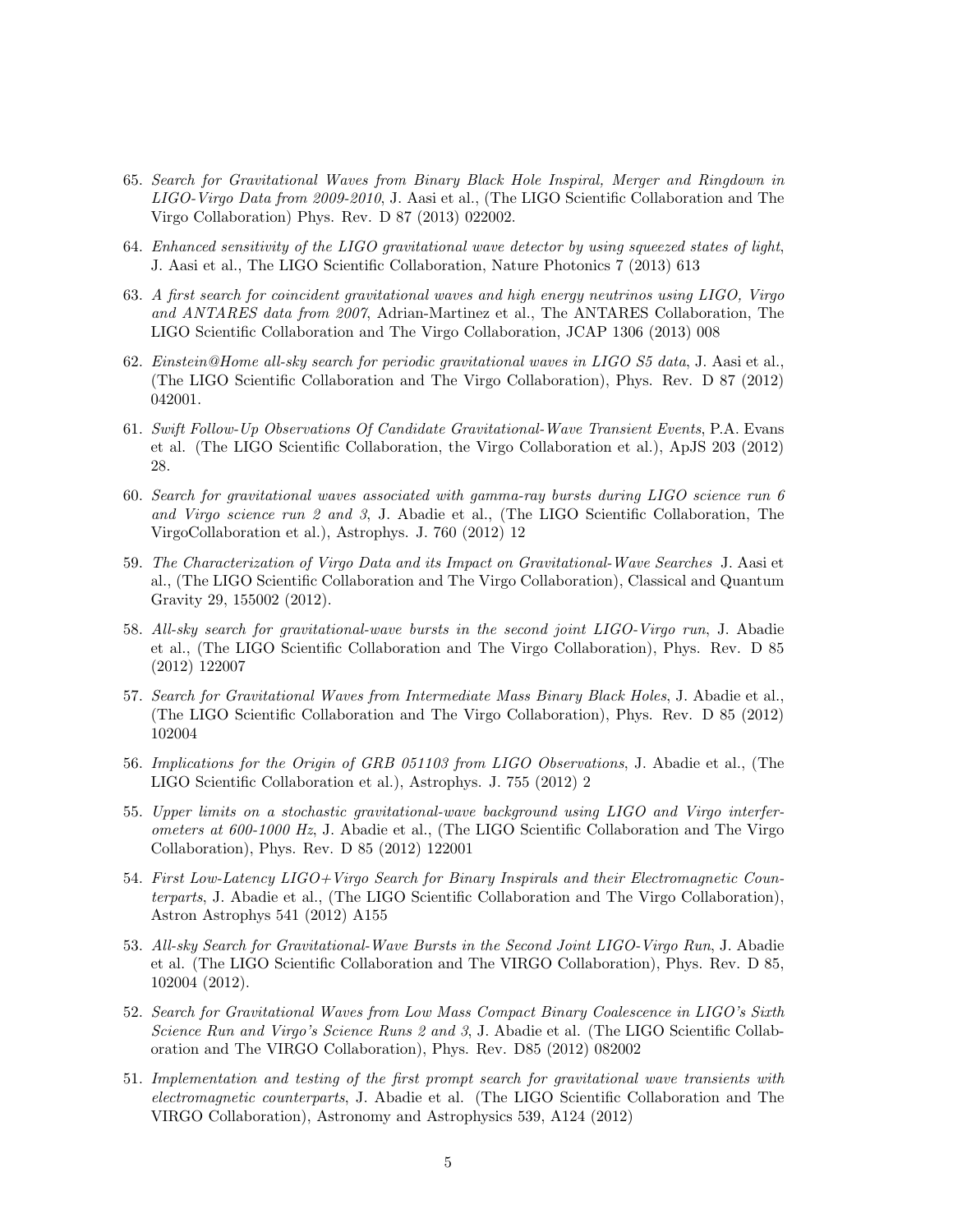- 50. All-sky search for periodic gravitational waves in the full S5 LIGO data, J. Abadie et al. (The LIGO Scientific Collaboration and The VIRGO Collaboration), Phys. Rev D85 (2012) 022001
- 49. Directional limits on gravitational waves using LIGO S5 science data, B. Abbott et al. (The LIGO Scientific Collaboration and The VIRGO Collaboration), Phys. Rev. Lett. 107 (2011) 271102
- 48. A gravitational wave observatory operating beyond the quantum shot-noise limit, J. Abadie et al. (LIGO Scientific Collaboration), Nature Physics 7 (2011) 962
- 47. Beating the spin-down limit on gravitational wave emission from the Vela pulsar, J. Abadie et al. (The LIGO Scientific Collaboration and The VIRGO Collaboration), Astrophys. J. 737 (2011) 93
- 46. Calibration of the LIGO Gravitational Wave Detectors in the Fifth Science Run, J. Abadie et al. (LIGO Scientific Collaboration), Nucl. Instrum. Meth. A624 (2010) 223.
- 45. Predictions for the Rates of Compact Binary Coalescences Observable by Ground-based Gravitationalwave Detectors, J. Abadie et al. (The LIGO Scientific Collaboration and The VIRGO Collaboration), Class. Quantum Grav. 27 (2010) 173001
- 44. Methods for reducing false alarms in searches for compact binary coalescences in LIGO data, J Slutsky, L Blackburn, D A Brown, L Cadonati, J Cain, M Cavagli, S Chatterji, N Christensen, M Coughlin, S Desai, G Gonzlez, T Isogai, E Katsavounidis, B Rankins, T Reed, K Riles, P Shawhan, J R Smith, N Zotov and J Zweizig, Class. Quantum Grav. 27 (2010) 165023
- 43. Accurate calibration of test mass displacement in the LIGO interferometers, E Goetz, R L Savage Jr, J Garofoli, G Gonzalez, E Hirose, P Kalmus, K Kawabe, J Kissel, M Landry, B O'Reilly, X Siemens, A Stuver and M Sung, Class. Quantum Grav. (2010) 27 084024
- 42. Precise calibration of LIGO test mass actuators using photon radiation pressure, E Goetz, P Kalmus, S Erickson, R L Savage Jr, G Gonzalez, K Kawabe, M Landry, S Marka, B O'Reilly, K Riles, D Sigg and P Willems, Class. Quantum Grav. 26 (2009 ) 245011
- 41. Search for Gravitational Waves from Low Mass Binary Coalescences in the First Year of LIGO's S5 Data, B. Abbott et al. (LIGO Scientific Collaboration), Phys. Rev. D 79 (2009) 122001
- 40. Search for gravitational-wave bursts in the first year of the fifth LIGO science run, B. Abbott et al. (LIGO Scientific Collaboration), Phys Rev D 80 (2009) 102001.
- 39. Search for gravitational wave ringdowns from perturbed black holes in LIGO S4 data, B. Abbott et al. (LIGO Scientific Collaboration), Phys. Rev. D 80 (2009) 062001.
- 38. Search for Gravitational Waves from Low Mass Compact Binary Coalescence in 186 Days of LIGO's fifth Science Run, B. Abbott et al. (LIGO Scientific Collaboration), Phys. Rev. D 80 (2009) 047101
- 37. LIGO: The Laser Interferometer Gravitational-Wave Observatory, B. Abbott et al. (LIGO Scientific Collaboration), Rep. Prog. Phys. 72 (2009) 07690.
- 36. The LSC glitch group: monitoring noise transients during the fifth LIGO science run L Blackburn, L Cadonati, S Caride, S Caudill, S Chatterji, N Christensen, J Dalrymple, S Desai, A Di Credico, G Ely, J Garofoli, L Goggin, G Gonzlez, R Gouaty, C Gray, A Gretarsson, D Hoak, T Isogai, E Katsavounidis, J Kissel, S Klimenko, R A Mercer, S Mohapatra, S Mukherjee, F Raab, K Riles, P Saulson, R Schofield, P Shawhan, J Slutsky, J R Smith, R Stone, C Vorvick, M Zanolin, N Zotov and J Zweizig, (2008) Class. Quantum Grav. 25 184004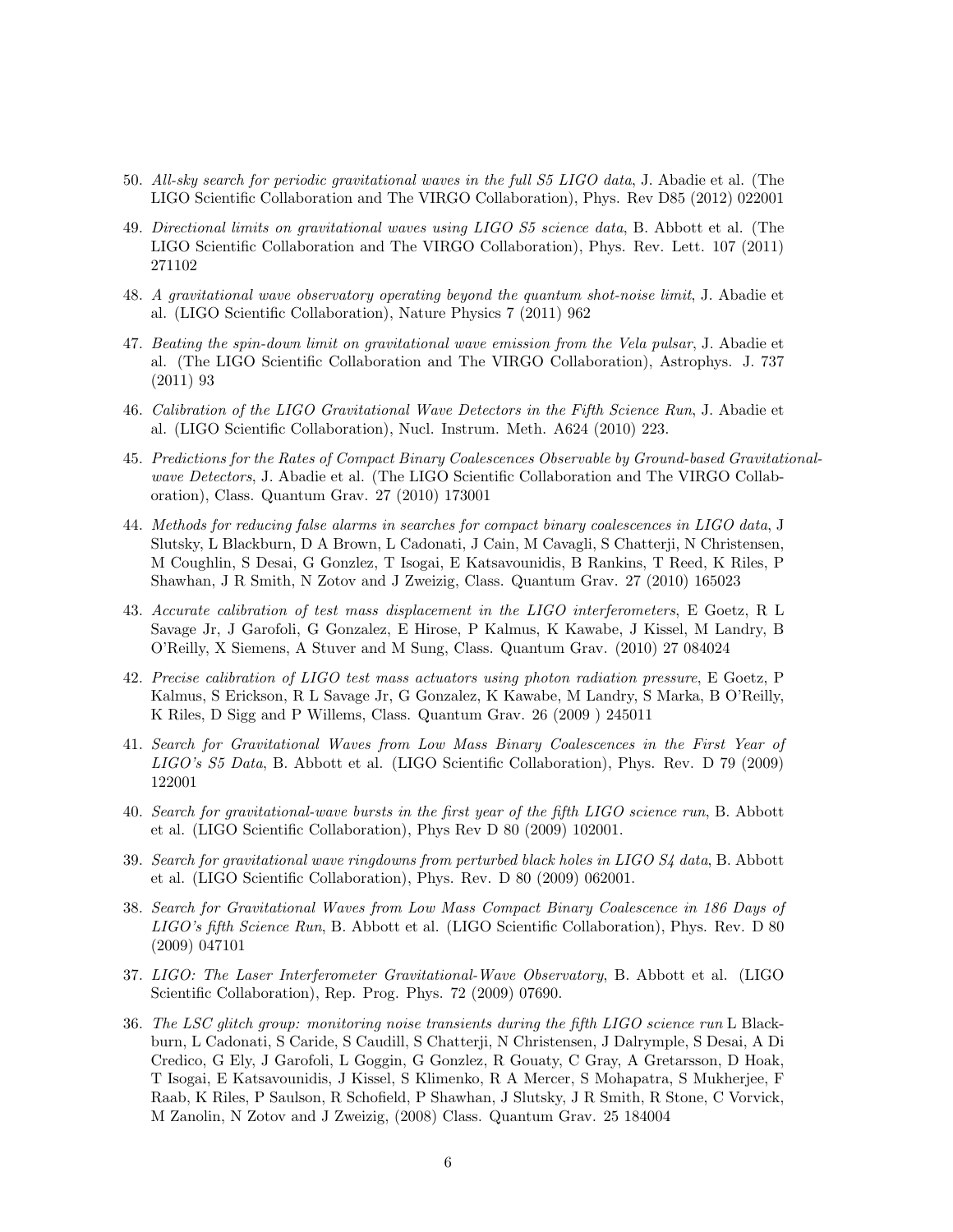- 35. Search of S3 LIGO data for gravitational wave signals from spinning black hole and neutron star binary inspirals, B. Abbott et al. (LIGO Scientific Collaboration), Phys. Rev. D 78 (2008) 042002
- 34. Implications for the Origin of GRB 070201 from LIGO Observations, B. Abbott et al. (LIGO Scientific Collaboration), Hurley, Astrophys. J. 681 (2008) 1419
- 33. Search for gravitational waves from binary inspirals in S3 and S4 LIGO data, B. Abbott et al. (LIGO Scientific Collaboration), Phys. Rev. D 77 (2008) 062002
- 32. Search for Gravitational Waves Associated with 39 Gamma-Ray Bursts Using data from the Second, Third, and Fourth LIGO Runs, B. Abbott et al. (LIGO Scientific Collaboration), Phys. Rev. D 77 (2008) 062004
- 31. Host Galaxies Catalog Used in LIGO Searches for Compact Binary Coalescence Events, R K Kopparapu, C Hanna, V Kalogera, R O'Shaughnessy, G González, P R Brady, and S Fairhurst, The Astrophysical Journal, 675:14591467, 2008 March 10.
- 30. Search for gravitational-wave bursts in LIGO data from the fourth science run, B. Abbott et al. (LIGO Scientific Collaboration), Class. Quantum Grav. 24 (2007) 5343-5369.
- 29. Upper Limits on Gravitational Wave Emission from 78 Radio Pulsars, B. Abbott et al. (LIGO Scientific Collaboration), M. Kramer, A. G. Lyne, Phys. Rev. D 76, 042001 (2007).
- 28. Searching for a Stochastic Background of Gravitational Waves with LIGO, B. Abbott et al. (LIGO Scientific Collaboration), Astrophysical Journal 659, 918 (2007).
- 27. Search for gravitational-wave bursts in LIGO's third science run, B. Abbott et al. (LIGO Scientific Collaboration), Class. Quantum Grav. 23 No 8 (21 April 2006) S29-S39
- 26. Joint LIGO and TAMA300 search for gravitational waves from inspiralling neutron star binaries, B. Abbott et al. (LIGO Scientific Collaboration) and T. Akutsu et al. (TAMA Collaboration), Phys. Rev. D 73, 102002 (2006)
- 25. Search for gravitational waves from binary black hole inspirals in LIGO data, B. Abbott et al. (LIGO Scientific Collaboration), Phys. Rev. D 73, 062001 (2006)
- 24. Search for Gravitational Waves from primordial black hole binary coalescences in the galactic halo B. Abbott et al. (LIGO Scientific Collaboration), Phys. Rev. D. 72, 082002 (2005)
- 23. Search for Gravitational Waves from galactic and extra-galactic binary neutron stars B. Abbott et al. (LIGO Scientific Collaboration), Phys. Rev. D. 72, 082001 (2005)
- 22. Upper Limits on Gravitational Wave Bursts in LIGO's Second Science Run B. Abbott et al. (LIGO Scientific Collaboration), Phys. Rev. D 72, 062001 (2005)
- 21. Status of LIGO data analysis G González (for the LIGO Scientific Collaboration), Class. Quantum Grav. 21 (2004) S1575-S1583.
- 20. Vetoes for inspiral triggers in LIGO Data N Christensen, P Shawhan, G González (for the LIGO Scientific Collaboration), Class. Quantum Grav. 21 No 20 (21 October 2004) S1747- S1755.
- 19. Searching for gravitational waves from binary inspirals with LIGO Duncan A Brown, Stanislav Babak, Patrick R Brady, Nelson Christensen, Thomas Cokelaer, Jolien D E Creighton, Stephen Fairhurst, Gabriela González, Eirini Messaritaki, B S Sathyaprakash, Peter Shawhan and Natalia Zotov Class. Quantum Grav. 21 No 20 (21 October 2004) S1625-S1633.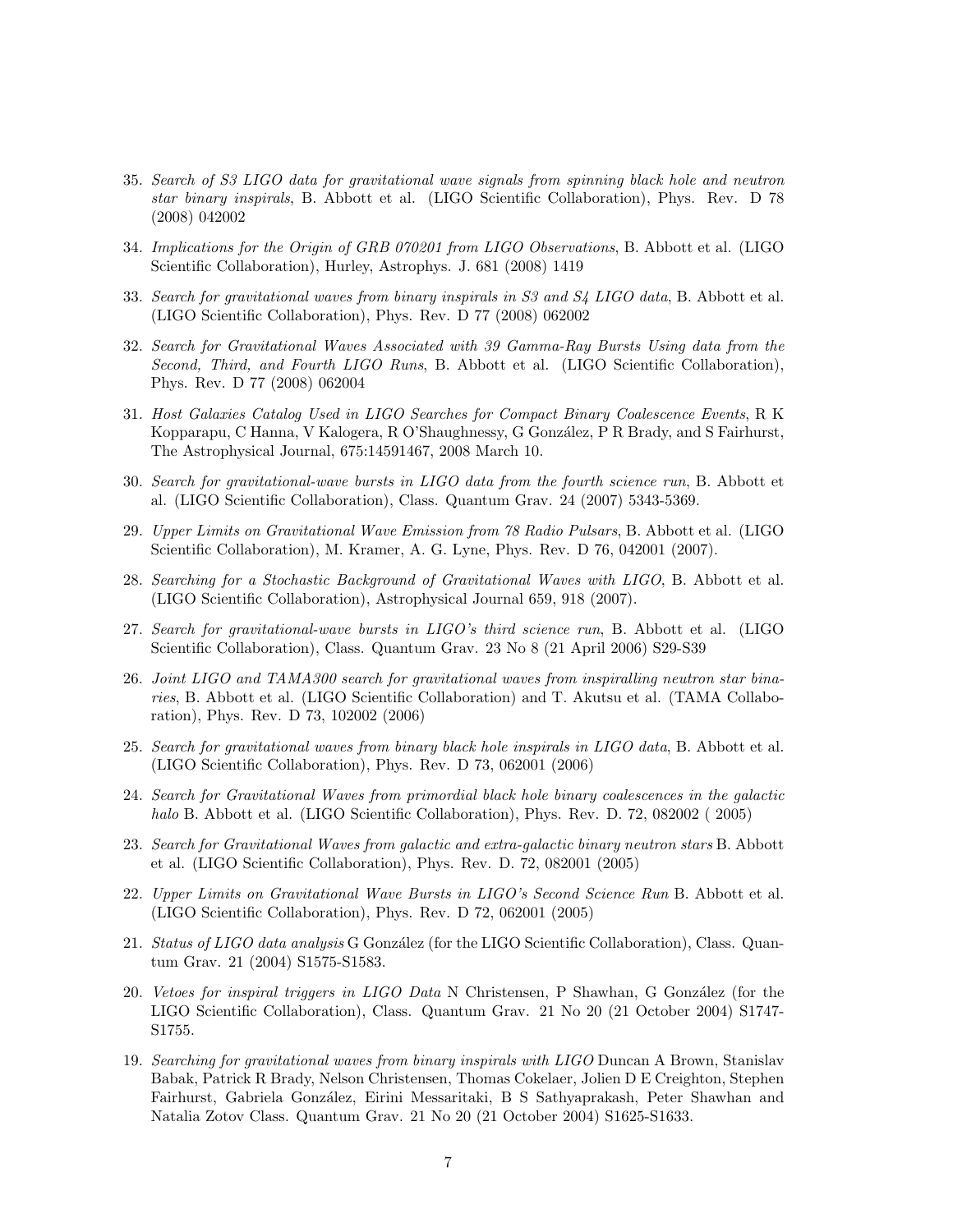- 18. Analysis of LIGO data for gravitational waves from binary neutron stars, The LIGO Scientific Collaboration: B. Abbott, et al; Phys. Rev. D 69, 122001 (2004)
- 17. First upper limits from LIGO on gravitational wave bursts, The LIGO Scientific Collaboration: B. Abbott et al.; Phys. Rev. D 69, 102001 (2004)
- 16. Detector Description and Performance for the First Coincidence Observations between LIGO and GEO, The LIGO Scientific Collaboration: B. Abbott et al., Nuclear Inst. and Methods in Physics Research A, Vol. 517/1-3, pp. 154-179 (2004)
- 15. Search for inspiralling neutron stars in LIGO S1 data Gabriela González (for the LIGO Scientific Collaboration) Class. Quantum Grav. 21 No 5 (7 March 2004) S691-S696
- 14. Calibration of the LIGO detectors for the First LIGO Science Run R Adhikari, G González, M Landry and B O'Reilly Class. Quantum Grav. 20 No 17 (7 September 2003) S903-S914
- 13. An improved Phase Noise Interferometer Prototype for Gravitational Wave Detectors, B. Lantz, E. Daw, P. Fritschel. G. González, H. Rong, *J. Opt. Soc. Amer. A* 19(1)91 - 100, January 2002.
- 12. Readout and Control of a Power-Recycled Interferometric Gravitational-Wave Antenna, Peter Fritschel, Rolf Bork, Gabriela Gonz´alez, Nergis Mavalvala, Dale Ouimette, Haisheng Rong, Daniel Sigg, Michael Zucker, Appl. Opt. 40 4988 - 4998 (2001).
- 11. Suspensions thermal noise in the LIGO gravitational wave detector, Gabriela González, Classical and Quantum Gravity  $17(21)$ ,4409 (7 November 2000) (gr-qc/0006053).
- 10. Alignment of an interferometric gravitational wave detector, P Fritschel, G González, N Mavalvala, D Shoemaker, D Sigg, M Zucker, Applied Optics 37(28),6734 (1 October 1998)
- 9. High Power Interferometric Phase Measurement Limited by Quantum Noise and Application to Detection of Gravitational Waves P. Fritschel, G. González, B. Lantz, P. Saha, and M. Zucker Phys. Rev. Lett. 80(15) 3181-3184 (13 April 1998)
- 8. Brownian Motion of a Torsion Pendulum damped by Internal Friction G.I. González and P.R. Saulson, Phys. Lett. A 201, 12-18 (1995).
- 7. Brownian motion of a mass suspended by an anelastic wire G.I. González and P.R. Saulson, J. Acoust. Soc. Am. 96, 207-212 (1994).
- 6. Classical Analysis of Bianchi I and II Cosmologies with the New Variables, G.I. González and R.S. Tate, Class. Quan. Grav., 12, 1287-1303 (1995).
- 5. BRST analysis of  $2+1$  gravity G. González, J.Pullin. Physical Review D 42, 3395-3400 (1990).
- 4. Non stationary one soliton solutions of the vacuum Einstein equations with Alekseev's Inverse Scattering Technique A. Dagotto, R. Gleiser, G. González, J. Pullin Physics Letters A 146,15-20 (1990).
- 3. Completeness and singularities in some inhomogeneous cosmologies M. Díaz, R. Gleiser, G. González, J. Pullin *Physical Review D* 40,1033 (1989).
- 2. A note on Einstein-Maxwell solitons and vacuum to electrovac solutions transforms R. Gleiser, G. González, J. Pullin Astrophysics and Space Science 149,369 (1988).
- 1. Higher order poles in the Belinskii-Zakharov Inverse Scattering Method R. Gleiser, G. González, J. Pullin Physics Letters A 130, 206 (1988).